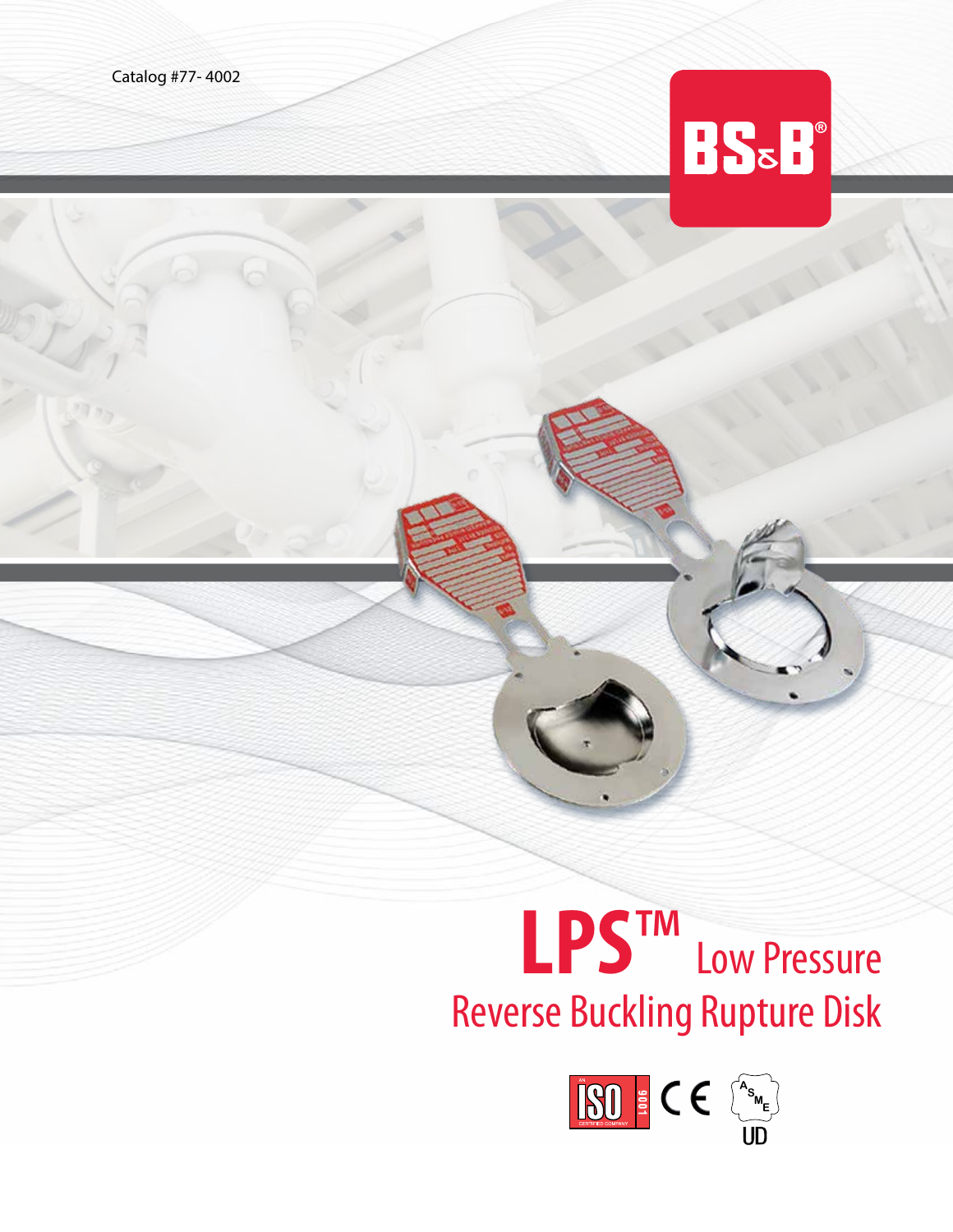## Safety Heads



LPS rupture disk, combined with the SRI-7RS™ or SRB-7RS™ pretorqued safety heads, provides accuracy and reliability.

> **SRI-7RS**™ Pretorqued Safety Head. US patent 10,704,698 applies. International patents pending.



**SRB-7FS**™

Safety Head

Pretorqued Full-Bolted

**S90-7R™**<br>Pre-assembled insert Safety Head

Available only for burst pressures higher than 15 psig (1 barg)

#### **TR™ option**

For applications using high energy sealing systems, such spiral wound gaskets, the torque resistant safety head option is recommended. Order with TR™ option. Safety head model names become: SRI-7RS-TR; SRB-7RS-TR; and SRB-7FS-TR.

*For detailed information about Safety heads available for the LPS, including safety head specifications, please consult catalog 77-4001, Sta-Saf Rupture Disks , available online at www.bsbsystems.com.* 

## **LPS**™ Low Pressure Reverse Buckling Disk

The LPS rupture disk was developed to provide low burst pressures from 5 psig (0.35 barg) using reverse buckling rupture disk technology. The LPS rupture disk, combined with the SRI-7RS<sup>®</sup> or SRB-7RS<sup>®</sup> safety heads, provides accuracy and reliability. The LPS uses SAF™ technology enabling very low burst pressures to be achieved with excellent opening characteristics.

The Type GLP-S rupture disk is available for installation in the sanitary/aseptic SR-C safety head.

## Features

- Solid metal design
- Low burst pressure from 5 psig (0.35 barg)
- Designed for gas, liquid or two phase service
- Fail safe: damage safety ratio < 1
- Designed for non-fragmentation
- Vacuum and back pressure resistant
- Suitable for operating pressures up to 90% of marked burst pressure (ASME), or 95% of minimum burst pressure (CE/PED).
- Reverse buckling disk in sizes: 1-12 inches (25-300 mm)
- For installation in Types SRI-7RS and SRB-7RS, S90-7R, SRB-7FS, SPR-7R, SR-7R and TR-Series pretorqued safety heads
- Sanitary / Aseptic options are available

*Note: Hastelloy® is a trademark of Haynes International Inc. Monel® and Inconel® are registered trademarks of Special Metals Corporation and Its subsidiaries.*

## Manufacturing Design Range (MDR)

The standard LPS manufacturing design ranges are 0%, -5%, -10%. For tantalum, the MDR options are -5% and -10% only.

| <b>Specified Burst Pressure</b> | <b>Burst Tolerance</b> |                        |  |  |  |  |  |  |
|---------------------------------|------------------------|------------------------|--|--|--|--|--|--|
| psig                            | <b>barg</b>            |                        |  |  |  |  |  |  |
| 28 and higher                   | 1.9 and higher         | $+5%$                  |  |  |  |  |  |  |
| 20 to < 28                      | $1.4$ to $< 1.9$       | $\pm$ 7%               |  |  |  |  |  |  |
| 10 to $<$ 20                    | $0.7$ to $< 1.4$       | $+10%$                 |  |  |  |  |  |  |
| $<$ 10                          | < 0.7                  | $+15%$                 |  |  |  |  |  |  |
| Alternate: <40                  | 2.76                   | $+ 2$ psig (0.138barg) |  |  |  |  |  |  |

## Burst Tolerance Cycle Resistance / Temperature Influence / Service Life

The cycle resistance of the LPS disk is a function of the application operating conditions. If the operating pressure is static, (without pressure cycles), then, as for all types of rupture disk devices, the service life shall be maximized. If the operating pressure is mildly cyclic, such as the conditions of a sealed atmospheric tank under ambient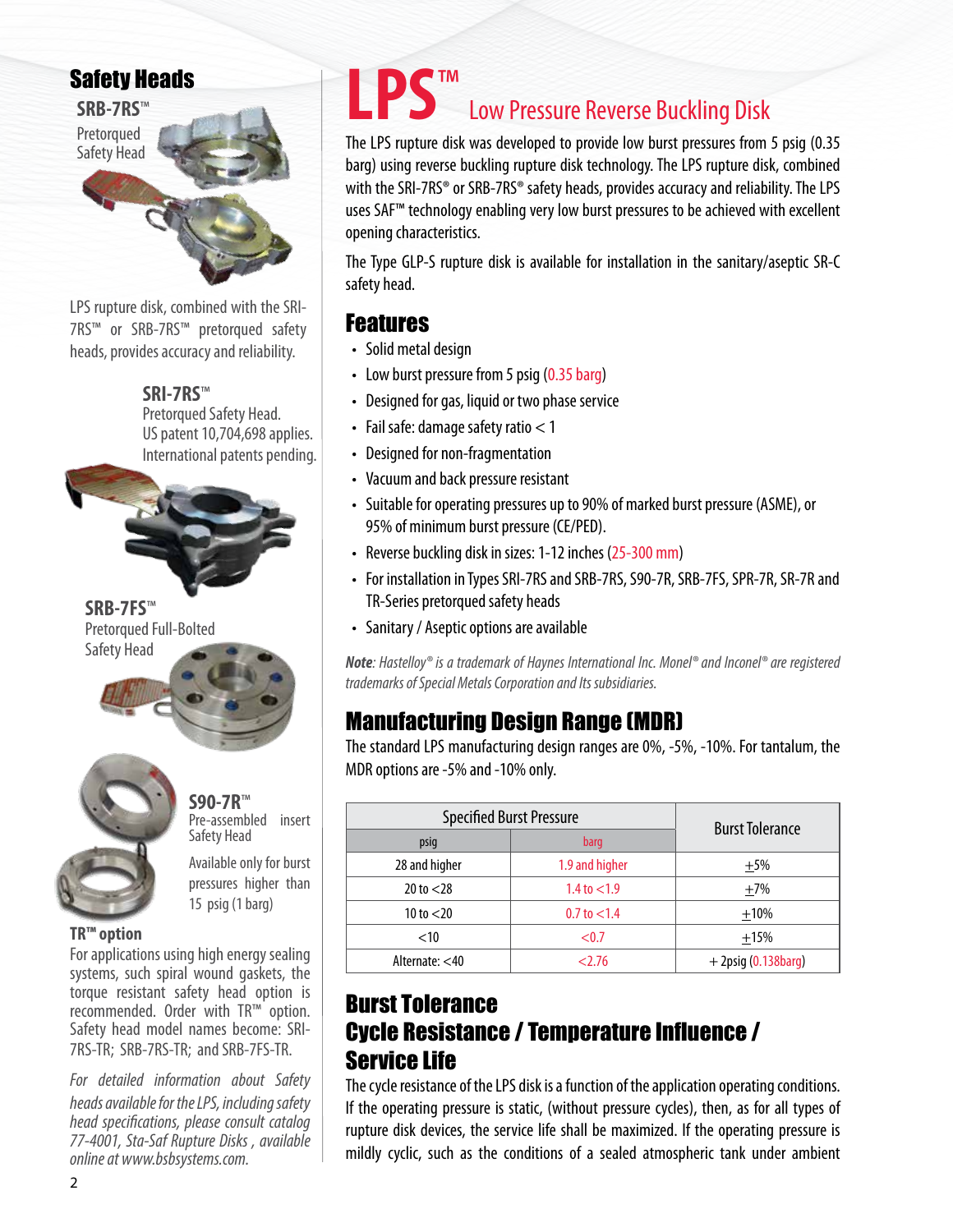|     | Disk<br>Size | Inconel <sup>®</sup> Alloy<br>Nickel Alloy 200<br>316ss<br>600 |     |      |            |      |     |      | Monel <sup>®</sup> Alloy 400 |      | Hastelloy <sup>®</sup> Alloy<br>$C-276$ |      |      |      | Tantalum |             |            |                |     |      |            |                 |     |      |      |
|-----|--------------|----------------------------------------------------------------|-----|------|------------|------|-----|------|------------------------------|------|-----------------------------------------|------|------|------|----------|-------------|------------|----------------|-----|------|------------|-----------------|-----|------|------|
|     |              | psig                                                           |     | barg |            | psig |     | barg |                              | psig |                                         | barg |      | psig |          | <b>barg</b> |            | psig           |     | barg |            | psig            |     | barg |      |
| in  | mm           | Min                                                            | Max | Min  | <b>Max</b> | Min  | Max | Min  | Max                          | Min  | Max                                     | Min  | Max  | Min  | Max      | Min         | <b>Max</b> | Min            | Max | Min  | <b>Max</b> | Min             | Max | Min  | Max  |
|     | 25           | 15                                                             | 70  | 1.03 | 4.83       | 15   | 70  | 1.03 | 4.83                         | 20   | 70                                      | 1.38 | 4.83 | 20   | 70       | 1.38        | 4.83       | 15             | 70  | 1.03 | 4.83       | 20              | 70  | 1.38 | 4.83 |
| 1.5 | 40           | 6                                                              | 55  | 0.41 | 3.79       | 6    | 55  | 0.41 | 3.79                         | 10   | 55                                      | 0.69 | 3.79 | 10   | 55       | 0.69        | 3.79       | $\overline{7}$ | 55  | 0.48 | 3.79       | 10 <sup>°</sup> | 55  | 0.69 | 3.79 |
|     | 50           |                                                                | 40  | 0.34 | 2.76       | 5    | 40  | 0.34 | 2.76                         | 8    | 40                                      | 0.55 | 2.76 | 8    | 40       | 0.55        | 2.76       | 6              | 40  | 0.41 | 2.76       | 8               | 40  | 0.55 | 2.76 |
|     | 80           |                                                                | 35  | 0.34 | 2.41       | 5    | 35  | 0.34 | 2.41                         |      | 35                                      | 0.48 | 2.41 |      | 35       | 0.48        | 2.41       | 5              | 35  | 0.34 | 2.41       |                 | 35  | 0.48 | 2.41 |
| 4   | 100          |                                                                | 30  | 0.34 | 2.06       | 5    | 30  | 0.34 | 2.06                         |      | 30                                      | 0.48 | 2.06 |      | 30       | 0.48        | 2.06       | 5              | 30  | 0.34 | 2.06       |                 | 30  | 0.48 | 2.06 |
| 6   | 150          |                                                                | 25  | 0.34 | 1.72       | 5    | 25  | 0.34 | 1.72                         |      | 25                                      | 0.48 | 1.72 |      | 25       | 0.48        | 1.72       | 5              | 25  | 0.34 | 1.72       |                 | 25  | 0.48 | 1.72 |
| 8   | 200          |                                                                | 25  | 0.34 | 1.72       | 5    | 25  | 0.34 | 1.72                         |      | 25                                      | 0.48 | 1.72 |      | 25       | 0.48        | 1.72       | 5              | 25  | 0.34 | 1.72       |                 | 25  | 0.48 | 1.72 |
| 10  | 250          |                                                                | 25  | 0.34 | 1.72       | 5    | 25  | 0.34 | 1.72                         |      | 25                                      | 0.48 | 1.72 |      | 25       | 0.48        | 1.72       | 5              | 25  | 0.34 | 1.72       |                 | 25  | 0.48 | 1.72 |
| 12  | 300          |                                                                | 25  | 0.34 | 1.72       | 5    | 25  | 0.34 | 1.72                         |      | 25                                      | 0.48 | 1.72 |      | 25       | 0.48        | 1.72       | 5              | 25  | 0.34 | 1.72       |                 | 25  | 0.48 | 1.72 |

#### LPS<sup>™</sup> Disk Specifications Minimum / Maximum Pressure with Rating at 72°F (22°C)

*Consult BS&B for applications where the disk may be rated with a coincident temperature below 300ºF (149ºC) (176ºF (80ºC) for Hastelloy) but operated at a higher value. Special processing may be required.*

## Cycle Resistance / Temperature Influence / Service Life

The cycle resistance of the LPS disk is a function of the application operating conditions. If the operating pressure is static, (without pressure cycles), then as for all types of rupture disk devices, the service life shall be maximized. If the operating pressure is mildly cyclic, such as the conditions of a sealed atmospheric tank under ambient temperature fluctuations, the LPS disk may resist in excess of 1000 cycles.

Under highly cyclic operating pressure conditions, the cycle life of the LPS disk is determined by the frequency and magnitude of pressure change from positive to negative differential. When all of the pressure cycling takes place within the operating pressure ratio of the LPS disk and at a positive differential pressure, the service

## Vacuum Resistance / Back Pressure **Resistance**

The LPS disk will resist vacuum without the need for an additional vacuum support. Back pressure resistance is limited to 15 psig (1barg) for disks rated to burst at 15 psig (1barg) or less. For higher burst pressures, back pressure resistance is equal to the minimum burst pressure of the ordered LPS disk.

life shall be maximized. Should the operating pressure cycle between full vacuum and positive pressure, the service life of the LPS disk can be anticipated at several hundred cycles. Cycle and service life for every rupture disk depends upon its unique application operating conditions. It is particularly important to allow for the temperature's influence on burst pressure; if the rated burst temperature of the disk is selected too low, a higher actual temperature may reduce the disk burst pressure. Seek advice from BS&B Safety Systems regarding rated burst temperature. Other application factors including corrosion, erosion, abrasion, product build-up and vibration, affect the service life of a rupture disk and must be considered by the user.

### Maximum Recommended Temperatures

| <b>Material</b>                  | Max. Temperature |
|----------------------------------|------------------|
| Nickel (alloy 200)               | 750°F (399°C)    |
| Monel <sup>®</sup> (alloy 400)   | 900°F (482°C)    |
| Inconel <sup>®</sup> (alloy 600) | 1100°F (593°C)   |
| 316 stainless steel              | 900°F (482°C)    |
| Hastelloy® C-276 (alloy C-276)   | 900°F (482°C)    |
| <b>Titanium</b>                  | 572°F (300°C)    |
| Tantalum                         | 500°F (260°C)    |
| Fluoropolymer liner (PTFE)       | 500°F (260°C)    |
| Fluoropolymer liner (FEP, PFA)   | 400°F (204°C)    |